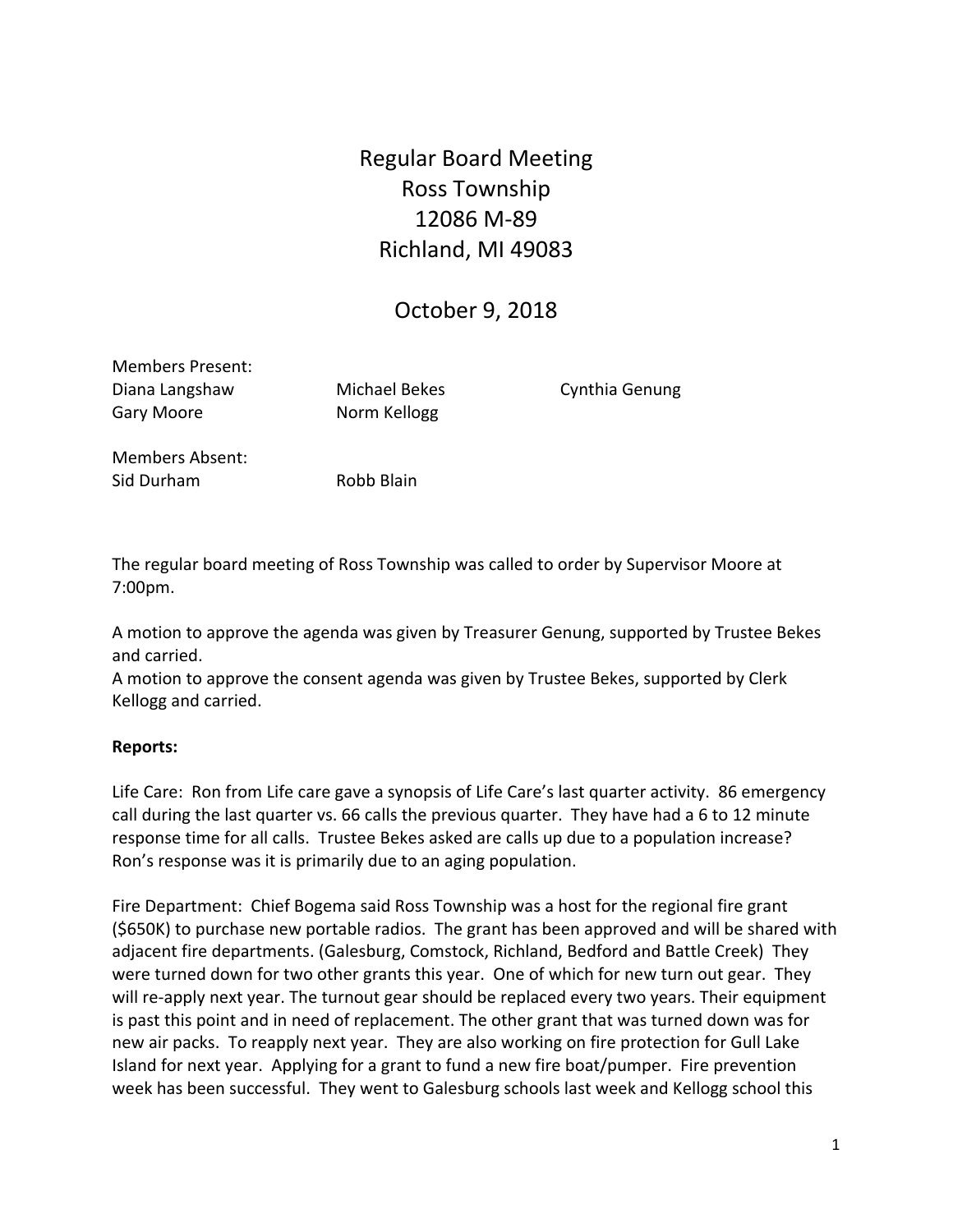week, with the CDC the following week. Ross/Augusta Fire also supports Operation Safe that supplies smoke detectors to lower income people of need. This also includes installation. They received a \$500 donation from the Rose Run to support active shooter training. Chief Bogema also stated that a resident called to say they received a solicitation call from the fire department for donations. Ross/Augusta Fire Department does not call for donations. Recent Fire Department activities were a road clean up at River Road to County Line (Ft. Custer) The department finished the required Fit and Pump testing. A reminder that the Fire Department has their annual fund raiser, the haunted house on October  $27<sup>th</sup>$ . Please attend with your kids and grandkids, it is a fun event.

#### Police Department:

Officer Christensen from the Kalamazoo County Sheriff's department gave a report: He also stated that the Sheriff's department does not do phone solicitations to raise funds. It has been a quiet month for the Sheriff's department in Ross Township. A CSC complaint in the Fort Custer area by a known suspect. 2 larcenies by known suspects and one home invasion by a known suspect. Fort Custer has installed game cameras to monitor wildlife. They have had a few stolen. The Marine Patrol has stopped for the season. They generally had a good season, giving out primarily noise abatement tickets. The new Central Dispatch is now ready to start operations. Located in Oshtemo Township on Stadium Drive it will have an open house on Thursday at 6:30pm. They have also scheduled a town hall meeting to discuss the Marijuana updated at the Methodist Church in Richland.

#### Supervisors Report:

Supervisor Moore stated that last month we had the usual standard issues crop up. He asked Clerk Kellogg to discuss the Augusta Village ballot problem. The original ballot listed the school board election for Gull Lake Schools. It should have been Galesburg Schools. Replacement ballots have been mailed to all voters who got the wrong absentee ballot.

# **Public Comment:**

Diane Charles: Discuss her view of the SAD and tax tribunal issues. Stating she thinks there are flaws in the implementation of the SAD district for Ross Township. Diane won her appeal to the tax tribunal for her one parcel.

Mike Sulka: Talked about recreational marijuana – the 12 plants per person allowed to grow if the proposal passes. He talked about having a neighbor negotiator for the Township to protect the township. Also opting out again on the township level. Can we write the opt out to show a neighbor negotiator?

Unknown resident: Asked if is legal to have a cross walk at 39<sup>th</sup> St. and M-89. Would it not be safer to have a tunnel under the road.

# **Old Business:**

Kalamazoo County Road Commission: Supervisor Moore along with KCRC representatives has toured all of the new roads in Ross Township.

Speed Limit Signs: the 25 mph speed limit signs – The County and Township do not rule on these speed limits. The Kalamazoo County Sheriff patrols speed limit enforcement. Any 25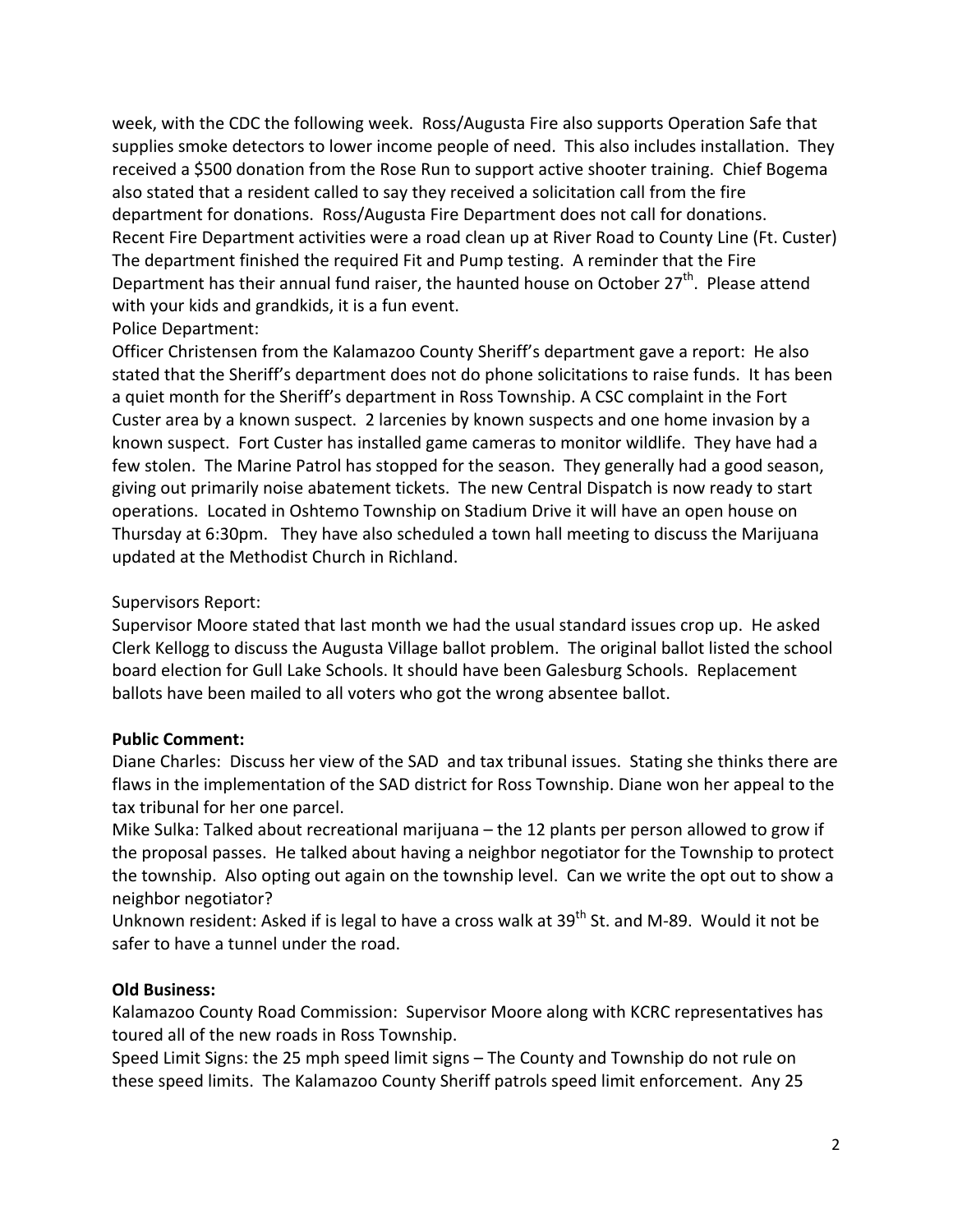mph signs posted (i.e. by Mac's Garage) were not legal signs. Signs are only legally posted after the State Police complete a speed study and determine the correct speed limit. MSU Road Assessment Payment: Supervisor Moore included a written agreement from MSU to pay \$40K now and \$40K next year to pay their \$80K pledge to support our Road SAD.

#### **Law Enforcement Committee:**

Supervisor Moore stated that due to a couple of resignations, we will seat a new committee after the November elections.

# **Household Hazardous Waste request:**

This is a request from the previous month to increase our contribution in the amount of \$1,800 to cover the increase cost of our residents using the County facility to dispose of their hazardous waste. A report was requested to show the users. This report showed 311 unique users of the service from Ross Township. It showed no individuals using the service more than anyone else. Due to this report Trustee Bekes motioned to approve the \$1,800 increase contribution, supported by Trustee Langshaw and carried with all ayes. An additional motion by Trustee Langshaw to amend the budget to reflect this change, supported by Trustee Bekes and carried with all ayes.

# **Other:**

Also discussed, was future town hall meetings, code of conduct at all Township meetings and putting Planning Commission information on the township website.

# **New Business:**

A) Planning Commission posting on the township website – Best Practice survey

B) Planning Commission/Township Board joint meeting in December.

C) 2019 Budget – to include a projector and screen for presentations

D) MMF opt out ordinance to be supplied for review for all Board members and residents.

E) Road SAD statement. Attorney Thall to appeal all decisions at the Tax Tribunal. An additional issue was the Township received a letter from our Bond Counsel stating the Township was within the legal parameters to approve. An appointed official is an elected official.

F) Kalamazoo County Sheriff's contract is under review. Attorney Thall has reviewed the contract and needs to revise some issues before final approval. Final copy to be reviewed and signed with the 90 day cancellation option still valid.

G) Victor Ezbenko – Planning Commission resignation affective October  $1<sup>st</sup>$ . A motion to accept this resignation was given by Trustee Langshaw, supported by Trustee Bekes and carried with all ayes.

H) Township has 4 cemeteries under management. There are four trees, three in Yorkville cemetery, and one in Day Cemetery that need to be cut down. Abel Tree Service has given the Township a bid of \$3,450.00 to remove the trees. A motion to accept this bid by Treasurer Genung, supported by Trustee Langshaw and carried by all ayes.

I) Boundary line change – existing plat from Ed McCarty. Lori Davis a landscape architect presented a plan to change boundary line with the required 5' set backs on the Gull Lake bay